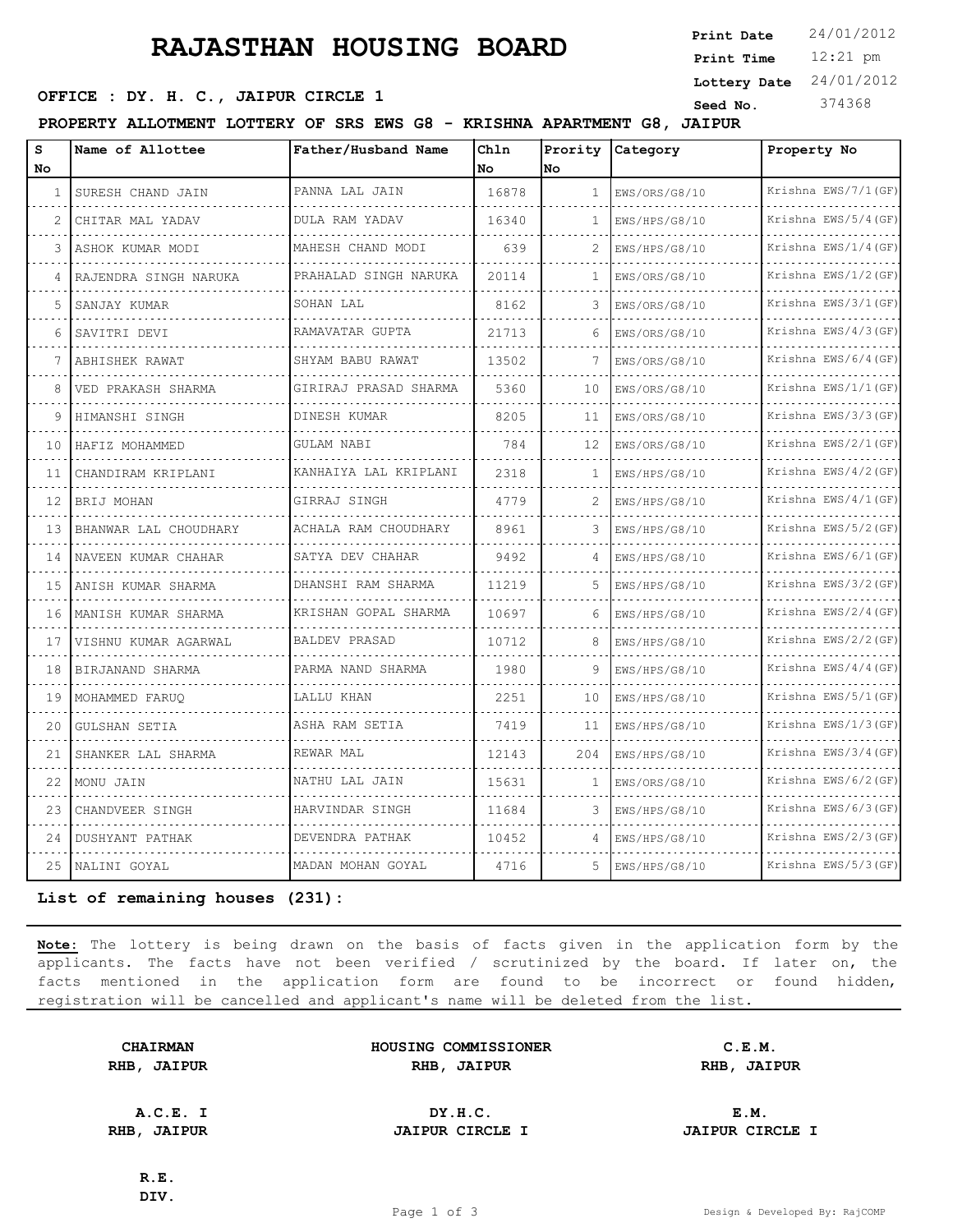## **RAJASTHAN HOUSING BOARD**

12:21 pm **Print Time Print Date**  $24/01/2012$ **Lottery Date** 24/01/2012

#### **SEED OFFICE : DY. H. C., JAIPUR CIRCLE 1** Seed No. 374368

**PROPERTY ALLOTMENT LOTTERY OF SRS EWS G8 - KRISHNA APARTMENT G8, JAIPUR** Krishna EWS/7/2, Krishna EWS/7/3, Krishna EWS/7/4, Krishn

|                      |         |                           |         |         |                      |                                                                                           |         | <u>Krishna EWS/7/2, Krishna EWS/7/3, Krishna EWS/7/4, Krishna EWS/8/1, Krishna EWS/8/2, Krishna</u> |         |
|----------------------|---------|---------------------------|---------|---------|----------------------|-------------------------------------------------------------------------------------------|---------|-----------------------------------------------------------------------------------------------------|---------|
|                      |         |                           |         |         |                      |                                                                                           |         | EWS/8/3, Krishna EWS/8/4, Krishna EWS/9/1, Krishna EWS/9/2, Krishna EWS/9/3, Krishna EWS/9/4,       |         |
|                      |         |                           |         |         |                      |                                                                                           |         | Krishna EWS/10/1, Krishna EWS/10/2, Krishna EWS/10/3, Krishna EWS/10Krishna EWS/11/1, Krishna       |         |
|                      |         |                           |         |         |                      | EWS/11/2, Krishna EWS/11/3, Krishna EWS/11/4, Krishna EWS/12/1, Krishna                   |         | $EWS/12/2$ ,                                                                                        | Krishna |
| $EWS/12/3$ ,         |         | Krishna EWS/12/4, Krishna |         |         |                      | EWS/13/1, Krishna EWS/13/2, Krishna                                                       |         | EWS/13/3,                                                                                           | Krishna |
| $EWS/13/4$ ,         | Krishna | $EWS/14/1$ ,              |         | Krishna |                      | EWS/14/2, Krishna EWS/14/3, Krishna                                                       |         | $EWS/14/4$ ,                                                                                        | Krishna |
| $EWS/15/1$ ,         | Krishna | $EWS/15/2$ ,              | Krishna |         | EWS/15/3, Krishna    | EWS/15/4, Krishna                                                                         |         | $EWS/16/1$ ,                                                                                        | Krishna |
| $EWS/16/2$ ,         | Krishna | $EWS/16/3$ ,              | Krishna |         | $EWS/16/4$ , Krishna | EWS/17/1, Krishna                                                                         |         | $EWS/17/2$ ,                                                                                        | Krishna |
| $EWS/17/3$ ,         | Krishna | $EWS/17/4$ ,              | Krishna |         | EWS/18/1, Krishna    | EWS/18/2, Krishna                                                                         |         | $EWS/18/3$ ,                                                                                        | Krishna |
| $EWS/18/4$ ,         | Krishna | $EWS/19/1$ ,              | Krishna |         | EWS/19/2, Krishna    | EWS/19/3, Krishna                                                                         |         | $EWS/19/4$ ,                                                                                        | Krishna |
| $EWS/20/1$ ,         | Krishna | $EWS/20/2$ ,              | Krishna |         | $EWS/20/3$ , Krishna | EWS/20/4, Krishna                                                                         |         | $EWS/21/1$ ,                                                                                        | Krishna |
| $EWS/21/2$ ,         | Krishna | $EWS/21/3$ ,              | Krishna |         | $EWS/21/4$ , Krishna | EWS/22/1, Krishna                                                                         |         | $EWS/22/2$ ,                                                                                        | Krishna |
| $EWS/22/3$ ,         | Krishna | $EWS/22/4$ ,              | Krishna |         | $EWS/23/1$ , Krishna | EWS/23/2, Krishna                                                                         |         | $EWS/23/3$ ,                                                                                        | Krishna |
| $EWS/23/4$ ,         | Krishna | $EWS/24/1$ ,              | Krishna |         | EWS/24/2, Krishna    | EWS/24/3, Krishna                                                                         |         | $EWS/24/4$ ,                                                                                        | Krishna |
| $EWS/25/1$ ,         | Krishna | $EWS/25/2$ ,              | Krishna |         | EWS/25/3, Krishna    | EWS/25/4, Krishna                                                                         |         | $EWS/26/1$ ,                                                                                        | Krishna |
| $EWS/26/2$ ,         | Krishna | $EWS/26/3$ ,              | Krishna |         | EWS/26/4, Krishna    | $EWS/27/1$ , Krishna                                                                      |         | $EWS/27/2$ ,                                                                                        | Krishna |
| $EWS/27/3$ ,         | Krishna | $EWS/27/4$ ,              | Krishna |         | EWS/28/1, Krishna    | EWS/28/2, Krishna                                                                         |         | $EWS/28/3$ ,                                                                                        | Krishna |
| $EWS/28/4$ ,         | Krishna | $EWS/29/1$ ,              | Krishna |         | EWS/29/2, Krishna    | EWS/29/3, Krishna                                                                         |         | $EWS/29/4$ ,                                                                                        | Krishna |
| $EWS/30/1$ ,         | Krishna | $EWS/30/2$ ,              | Krishna |         | EWS/30/3, Krishna    | EWS/30/4, Krishna                                                                         |         | $EWS/31/1$ ,                                                                                        | Krishna |
| $EWS/31/2$ ,         | Krishna | $EWS/31/3$ ,              | Krishna |         | $EWS/31/4$ , Krishna | $EWS/32/1$ , Krishna                                                                      |         | $EWS/32/2$ ,                                                                                        | Krishna |
| $EWS/32/3$ ,         | Krishna | $EWS/32/4$ ,              | Krishna |         | $EWS/33/1$ , Krishna | EWS/33/2, Krishna                                                                         |         | $EWS/33/3$ ,                                                                                        | Krishna |
| $EWS/33/4$ ,         | Krishna | $EWS/34/1$ ,              | Krishna |         |                      | EWS/34/2, Krishna EWS/34/3, Krishna                                                       |         | $EWS/34/4$ ,                                                                                        | Krishna |
| $EWS/35/1$ ,         | Krishna | $EWS/35/2$ ,              | Krishna |         | EWS/35/3, Krishna    | EWS/35/4, Krishna                                                                         |         | $EWS/36/1$ ,                                                                                        | Krishna |
| $EWS/36/2$ ,         | Krishna | $EWS/36/3$ ,              | Krishna |         | EWS/36/4, Krishna    | EWS/37/1, Krishna                                                                         |         | $EWS/37/2$ ,                                                                                        | Krishna |
| $EWS/37/3$ ,         | Krishna | $EWS/37/4$ ,              | Krishna |         | EWS/38/1, Krishna    | EWS/38/2, Krishna                                                                         |         | $EWS/38/3$ ,                                                                                        | Krishna |
| $EWS/38/4$ ,         | Krishna | $EWS/39/1$ ,              | Krishna |         | EWS/39/2, Krishna    | EWS/39/3, Krishna                                                                         |         | $EWS/39/4$ ,                                                                                        | Krishna |
| $EWS/40/1$ ,         | Krishna | $EWS/40/2$ ,              | Krishna |         | EWS/40/3, Krishna    | EWS/40/4, Krishna                                                                         |         | $EWS/41/1$ ,                                                                                        | Krishna |
| $EWS/41/2$ ,         | Krishna | $EWS/41/3$ ,              | Krishna |         | $EWS/41/4$ , Krishna | EWS/42/1, Krishna                                                                         |         | $EWS/42/2$ ,                                                                                        | Krishna |
| $EWS/42/3$ ,         | Krishna | $EWS/42/4$ ,              | Krishna |         | $EWS/43/1$ , Krishna | EWS/43/2, Krishna                                                                         |         | $EWS/43/3$ ,                                                                                        | Krishna |
| $EWS/43/4$ ,         | Krishna | $EWS/44/1$ ,              | Krishna |         | $EWS/44/2$ , Krishna | $EWS/44/3$ ,                                                                              | Krishna | $EWS/44/4$ ,                                                                                        | Krishna |
| $EWS/45/1$ ,         | Krishna | $EWS/45/2$ ,              | Krishna |         | EWS/45/3, Krishna    | EWS/45/4, Krishna                                                                         |         | $EWS/46/1$ ,                                                                                        | Krishna |
| $EWS/46/2$ ,         | Krishna | $EWS/46/3$ ,              | Krishna |         | $EWS/46/4$ , Krishna | EWS/47/1, Krishna                                                                         |         | $EWS/47/2$ ,                                                                                        | Krishna |
| $EWS/47/3$ ,         | Krishna | $EWS/47/4$ ,              | Krishna |         | EWS/48/1, Krishna    | EWS/48/2, Krishna                                                                         |         | $EWS/48/3$ ,                                                                                        | Krishna |
| $EWS/48/4$ ,         | Krishna | $EWS/49/1$ ,              | Krishna |         | EWS/49/2, Krishna    | EWS/49/3, Krishna                                                                         |         | $EWS/49/4$ ,                                                                                        | Krishna |
| $EWS/50/1$ ,         | Krishna | $EWS/50/2$ ,              | Krishna |         | EWS/50/3, Krishna    | EWS/50/4, Krishna                                                                         |         | $EWS/51/1$ ,                                                                                        | Krishna |
| $EWS/51/2$ ,         | Krishna | $EWS/51/3$ ,              | Krishna |         | $EWS/51/4$ , Krishna | EWS/52/1, Krishna                                                                         |         | $EWS/52/2$ ,                                                                                        | Krishna |
| $EWS/52/3$ ,         | Krishna | $EWS/52/4$ ,              | Krishna |         |                      | EWS/53/1, Krishna EWS/53/2, Krishna                                                       |         | $EWS/53/3$ ,                                                                                        | Krishna |
| EWS/53/4, Krishna    |         | $EWS/54/1$ ,              | Krishna |         |                      | EWS/54/2, Krishna EWS/54/3, Krishna                                                       |         | $EWS/54/4$ ,                                                                                        | Krishna |
| $EWS/55/1$ , Krishna |         | $EWS/55/2$ ,              | Krishna |         |                      | EWS/55/3, Krishna EWS/55/4, Krishna                                                       |         | $EWS/56/1$ ,                                                                                        | Krishna |
|                      |         |                           |         |         |                      | EWS/56/2, Krishna EWS/56/3, Krishna EWS/56/4, Krishna EWS/57/1, Krishna EWS/57/2, Krishna |         |                                                                                                     |         |

**Note:** The lottery is being drawn on the basis of facts given in the application form by the applicants. The facts have not been verified / scrutinized by the board. If later on, the facts mentioned in the application form are found to be incorrect or found hidden, registration will be cancelled and applicant's name will be deleted from the list.

| <b>CHAIRMAN</b><br>RHB, JAIPUR | HOUSING COMMISSIONER<br>RHB, JAIPUR | C.E.M.<br>RHB, JAIPUR  |  |
|--------------------------------|-------------------------------------|------------------------|--|
|                                |                                     |                        |  |
| A.C.E. I                       | DY.H.C.                             | E.M.                   |  |
| RHB, JAIPUR                    | <b>JAIPUR CIRCLE I</b>              | <b>JAIPUR CIRCLE I</b> |  |
|                                |                                     |                        |  |
| R.E.                           |                                     |                        |  |

**DIV.**

Page 2 of 3 Design & Developed By: RajCOMP